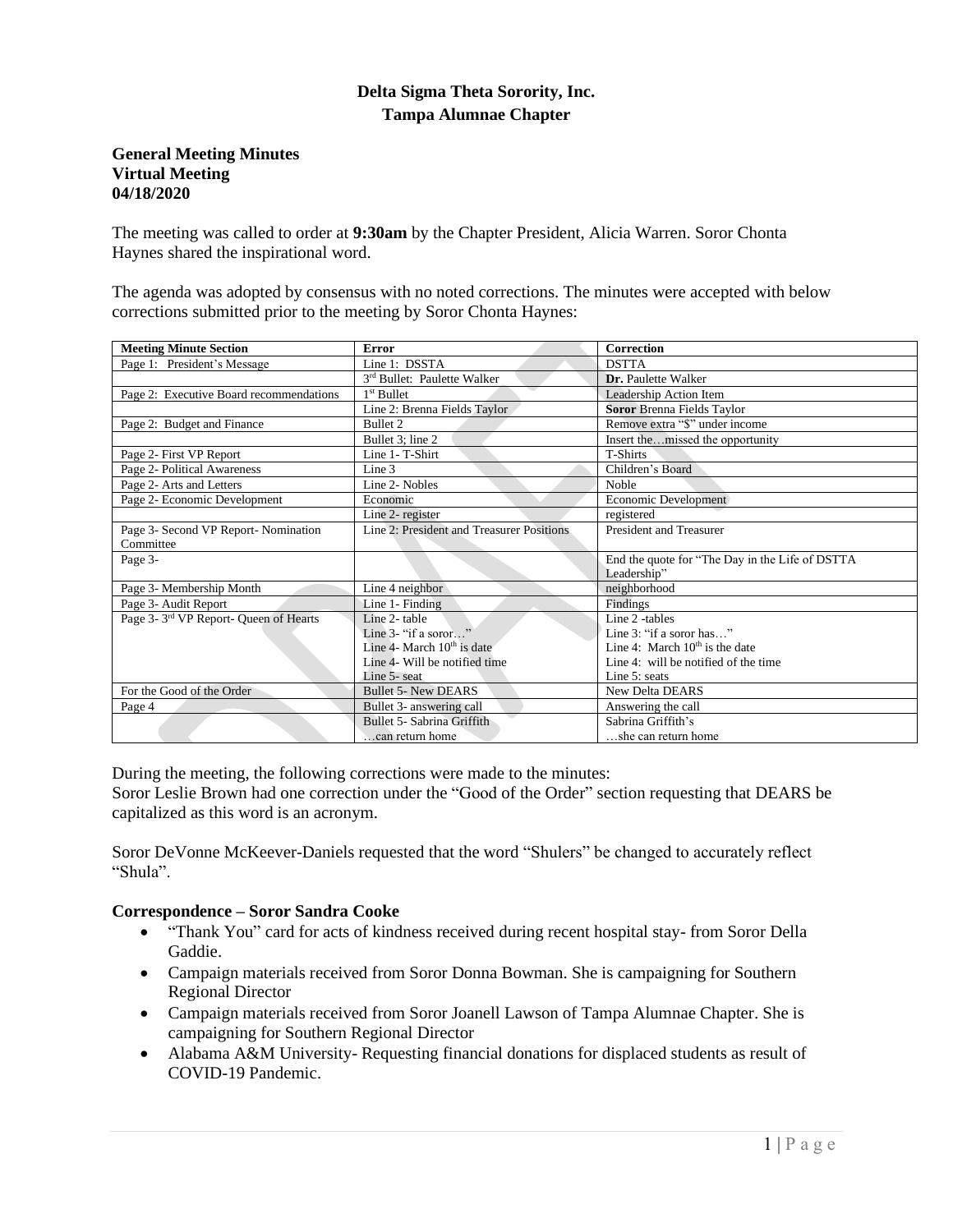## **Hospitality – Soror Sabrina**

- Visiting/new sorors 3.
- Birthday recognitions- Soror Warren gave cheers to March and April birthdays

## **President's Message - Soror Alicia Warren-**

#### *See full report on DSSTA website*

- National/Regional Chapter Updates- Regional Conference is cancelled. If a Soror purchased a Southern Regional Shirt, your funds will be reimbursed.
- There are plans for a Leadership Conference in the Fall of 2020. Details to be determined. It is unknown how Regional elections will be held. Chapter elections will be held in September 2020.
- Follow-up on March 2020 Action Items- the NAACP Freedom dinner has been cancelled.
- All remaining chapter activities will be facilitated virtually.
- Nominations of new chapter officers has been moved to the Fall. Soror Alicia Warren made a request of the Regional Director to allow the Chapter to proceed with nominations prior to Fall, but this request was denied. It was noted that the current slate of candidates is lacking due to Sorors not expressing an interest. Soror Alicia Warren shared that it is her expectation that members display the same excitement during this process as exhibited when volunteering for Jewels. Sorors were encouraged to reach out to Soror DeVonne McKeever-Daniels if they are interested in serving as a chapter officer.
- Committee chairs were commended for reviewing calendars and being flexible in having virtual meetings when possible.
- An announcement was made regarding Soror Joanell Lawson running for Southern Regional Director. Soror Angela Brown is on the campaign team. The campaign slogan is "Lean In". Sorors were encouraged to join fundraising efforts at LeaninwithLawson.com. Donations and other contributions can be made via cash app, paypal, and checks.

## **Meeting Locked Down at 10:00am- there were 160 attendees that participated in the virtual meeting. Soror Sandra Fletcher shared that the Chapter met criteria for establishing a quorum.**

#### **MIT- Soror Leslie Brown, Leader of Minerva Circle**

- All 35 candidates were notified that the New Membership Intake Process has been postponed and will resume in September. Candidates were given an opportunity to withdraw their applications, but all elected to move forward. Sorors were asked to have minimal contact and no discussion regarding the process. Soror Leslie Brown updated the MIT calendar. All venues have been contacted and contract revisions made with new dates. The candidates have not been provided a copy of the updated calendar. The new calendar is confidential and can be found in the Members Only portal on our DSTTA website. Any questions about the process must be directed to Soror Leslie Brown, LMC, and/or Soror Alicia Warren, Chapter President.
- **Action Item** Soror Leslie Brown, LMC, moved to accept the Executive Board's recommendation to move forward with the revised calendar changes and budget. No second motion was needed as she is the chair. Motion Carried: Yes (148) NO (0)

## **Budget and Finance Report – Soror Tiffany Conyers and Soror Briana Joseph (see reports)**

• **Budget Report** - for March 2020: Program Bank Balance: \$109,848.22; Administrative Bank Balance: \$139,030.47; Funds Managed by D.E.L.T.A. INC: \$11,371.00; Saving BOA: \$8,770.12.

The Budget and Finance Committee will begin issuing refunds to Sorors who purchased a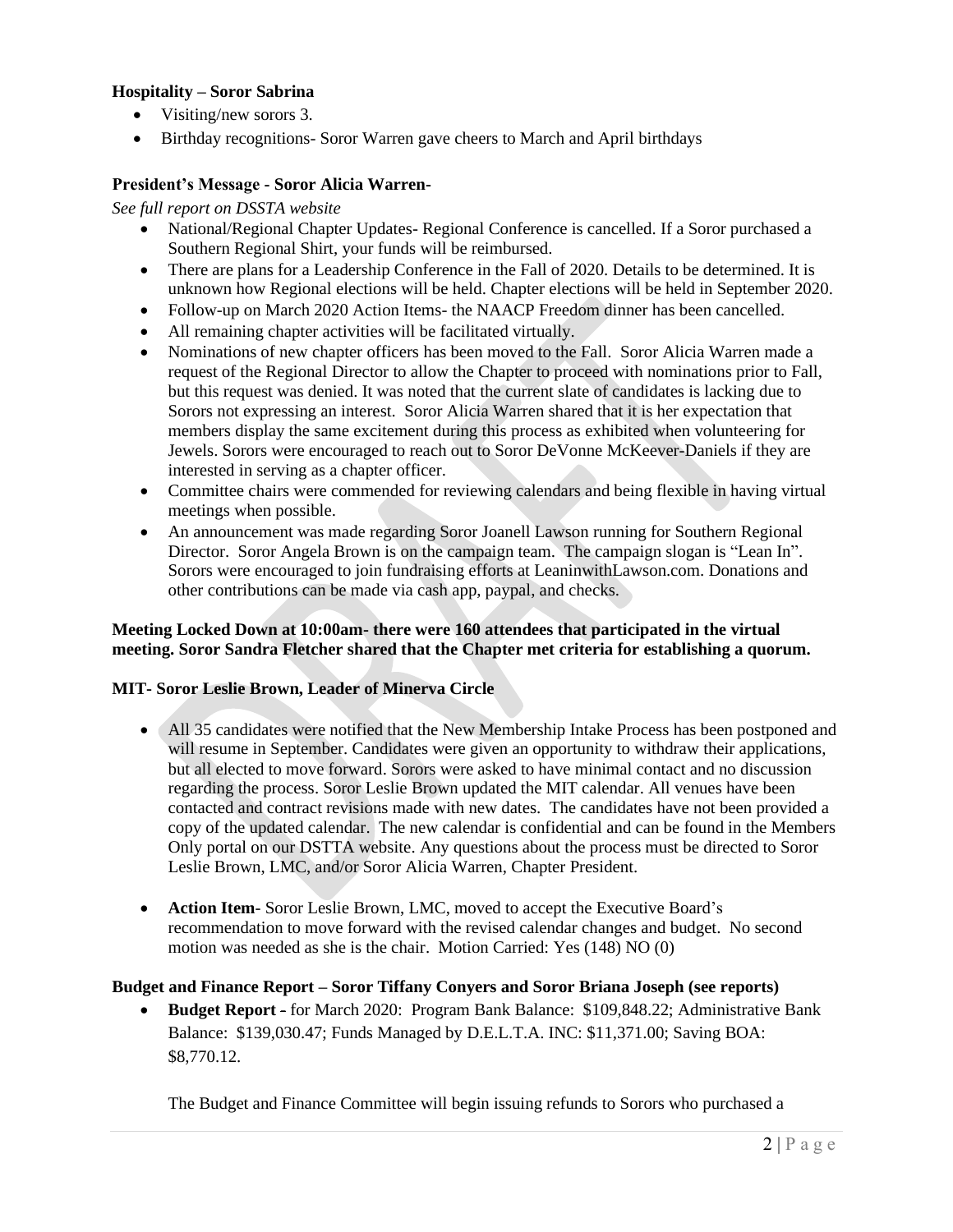Regional Conference T-Shirt. Any expenses needed for reimbursement should be sent to the chapter P.O. Box. This information is important for planning budgets for next year. Soror Chonta Haynes asked the chapter to consider changing our banking financial institution as other financial institutions offer better rates. Soror Alicia Warren stated the Chapter will take it under advisement; however, Bank of America (BOA) is the bank of choice by National Headquarters as BOA allows easy access for transferring funds.

• **Financial Report-** for March 2020 – Income for April 2020- \$17,460; Carryover Total from March-\$242,046.85; Grand Total- \$259,506.85

**Policies and Procedures-** Soror Tayanna Richardson, Chair

• Soror Tayanna Richardson provided an overview of suggested changes to Policies and Procedures. There must be a  $2/3<sup>rd</sup>$  vote in favor of the change in order for the vote to pass.

Action Items on Policies

- Soror Richardson made a motion to Bundle the following Articles due to the amendments only providing clarification: #1, #3, and #4. No second motion is required as Soror Richardson is the chair. Motion Carried (Yes-143; No-0)
- Recommended Changes to Bundled Articles #1, #3, #4. Soror Leslie Brown moved to accept the recommended changes made to #1, #3, and #4. Soror Joanell Lawson seconded the motion. Total Voted-138 Motion Carried. (Yes-138; No- 0)
- #2 (Relating to the Composition of the Executive Board) Soror Tonja Brickhouse moved to accept recommended changes. Soror Yolanda Lee seconded the motion. Total Voted-140. Motion Carried (Yes: 139; No 1)
- #5- (Article 3 relating to Corresponding Secretary) Change language to reflect "assist President with the preparation and distribution of monthly chapter newsletter". Soror Sandra Cooke moved to accept recommended changes. Soror Chonta Haynes seconded the motion. Total Voted-139 Motion Carried (Yes 139; No-0)
- #6-(Article 3 relating to Corresponding Secretary) Proposed to delete sections 4A and 4B and amend to read "articles for newsletter must be submitted by deadline and be approved by President for inclusion in the newsletter prior to distribution." Soror Chonta Haynes moved to accept the recommended changes. Soror Erica Bethune seconded the motion. Total Voted-142; Motion Carried (Yes 140; No-2)
- #6 (For the Good of the Order) Soror Dora Mays moved to add the following language "announcement must be submitted in writing prior to the end of the chapter meeting". Soror Dioan Johnson seconded the motion. Total Voted- 139; Motion Carried (Yes 93; No 46).
- #6 (Proposal #6) After much discussion, Soror Tayanna Richardson made motion to table the entire Proposal #6 for discussion during the May meeting. Soror Katina Robinson seconded the motion. Total Voted -128 Motion Carried (Yes-124; No-4)

## **Extended meeting past 12:00pm. Soror Audrey Moore made the motion to extend meeting past 12:00pm and Soror Katina Robinson seconded the motion. Motion Carried. Total Voted 148. Motion Carried (Yes-137; No-11)**

\*\*It should be noted that because of a major storm, zoom virtual internet connections were being disrupted; therefore, sorors were prevented from participating in the discussion on the proposed changes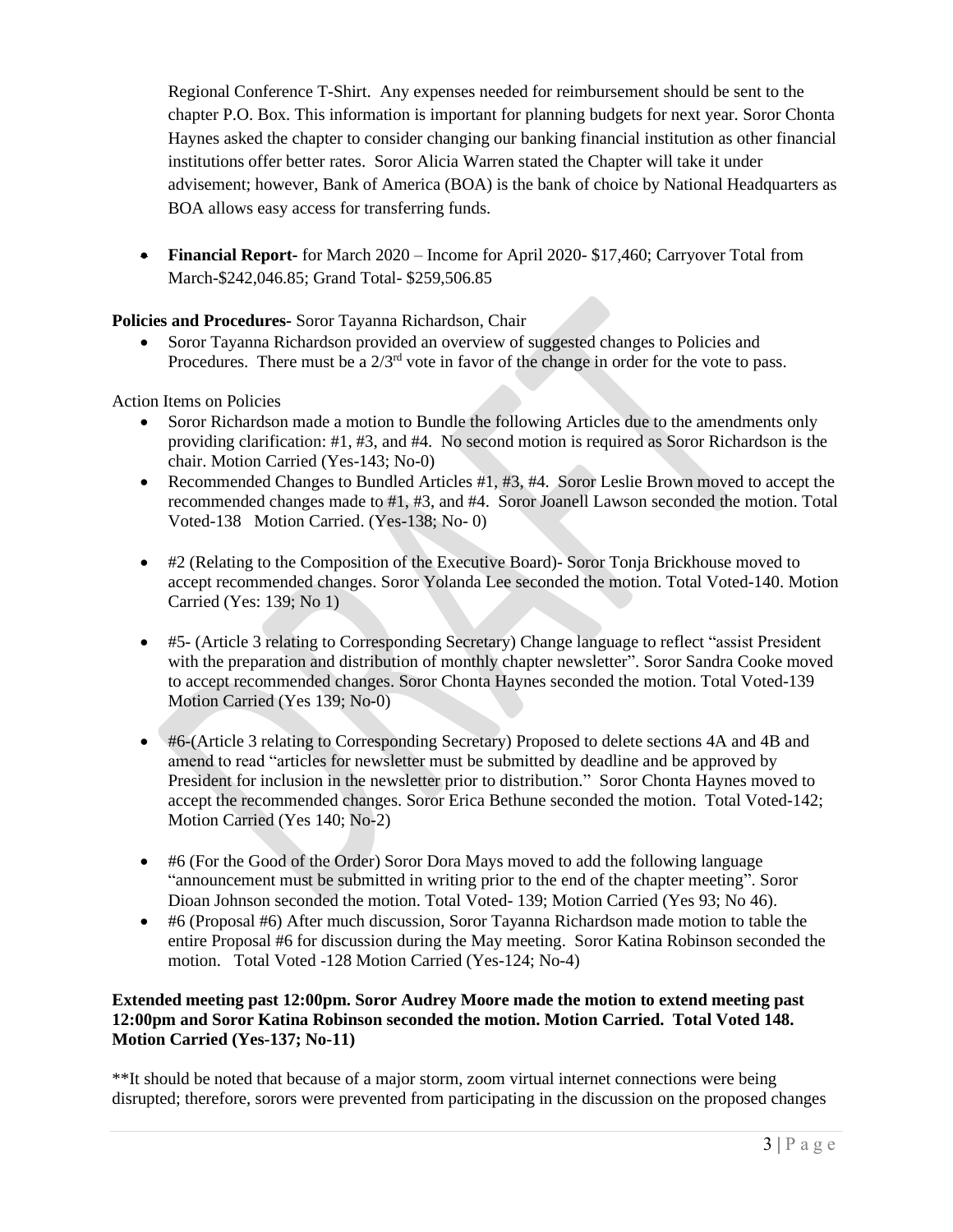to the Policies and Procedures.

- Article III related to duties and responsibilities of elected officers: Soror Chonta Haynes moved to bundle items #7, #10, #11 due to sake of time. Soror Joanell Lawson seconded the motion. Total Vote-133. Motion Carried (Yes-131; No-2)
- Motion made to table further discussion on Policies and Procedures. Soror Dora Mays made motion to table voting on changes to Policies and Procedures due to technical issues interfering with the ability to participate in the discussion and vote. Soror Sabrina Griffith seconded the motion. After additional discussion of need to continue with the process, Soror Dora Mays and Soror Sabrina Griffith withdrew their motion. The chapter continued reviewing and voting on Policies and Procedures
- Soror Tayanna Richardson, Chair, moved to accept recommended changes to bundled articles #7, #10, #11. Due to technical difficulty, Soror Alicia Warren loss connectivity and First Vice President, Soror Brenda Webb Johnson, interceded. Total vote-123. Motion Carried. (Yes 123;  $No$  $()$
- Article III relating to elected officers and other leadership positions. Add under #9 "the chapter" will reimburse sorors, parents, and community volunteers the base fee of the background check once they have volunteered a minimum of 4 sessions." Soror Tayanna Richardson, Chair, moved to accept the recommendation. Since she is chair, a second is not needed. Total voted 136. Motion Carried (Yes-126; No-10)
- #12- Article IV referencing committee duties and responsibilities. Amend current language to reflect: "in the case of a soror's death, flowers will be sent according to the Protocol and Traditions Manual. In addition, the Courtesy Committee will send the family a resolution, using the sample resolution template." Soror Tayanna Richardson moved to accept the proposed changes. No second needed. Total Voted 127. Motion Carried (Yes 127; No-0)
- #13 Article IV referencing member services under section 5-Courtesy: recommended to amend the language to read "Sorors who have been a member of Delta Sigma Theta Sorority, Inc. for 25 or 50 years and are financial members shall receive a specific recognition memoir from National Headquarters." Soror Tayanna Richardson moved as Chair to accept the proposed changes. Total Voted 126. Motion Carried (Yes 123; No 3)
- Soror Tayanna Richardson moved to table remaining items until May Chapter meeting. Total Votes 126. Motion Carried (Yes-123; No-3)
- Soror Joanell Lawson thanked Soror Tayanna Richardson and her team for all their hard work on the Policies and Procedures.

## Fi**rst Vice President's Report** - Soror Barbara Webb Johnson

*See full report on DSSTA website*

• Soror Brenda referred sorors to read the First Vice President Report. All committees will continue to work and meet virtually.

#### **Second Vice President's Report - Soror Sabrina Griffith**

*See full report on DSSTA website*

• Soror Griffith directed sorors to review the Secondary Vice President's Report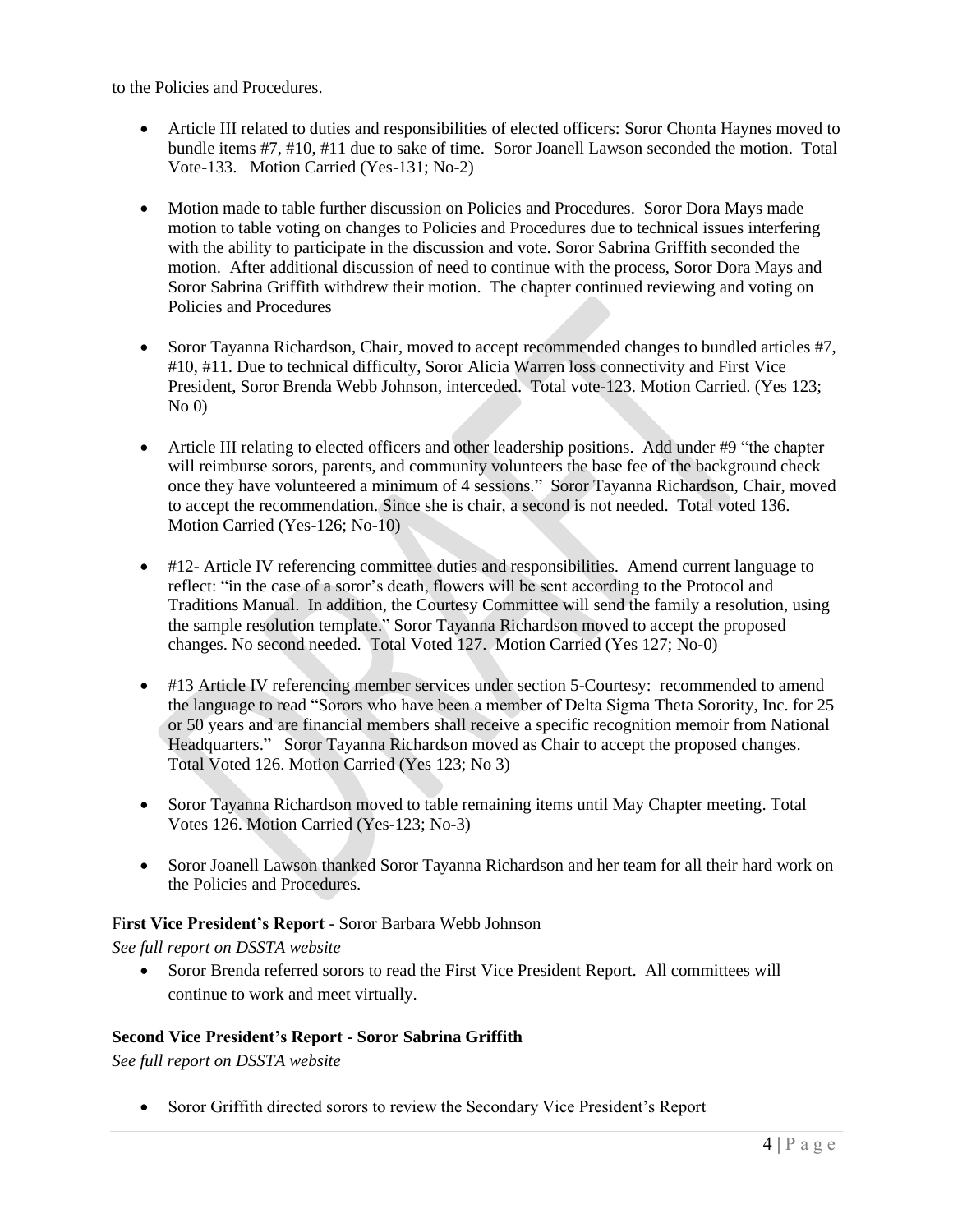- Kudos to **technology team** for all their hard work!!!
- **Arts and Letters and Membership** is looking at doing a movie date. Remember to abide by stay at home guidelines and use a cloth face mask when going outside.
- **Founders Day-** It will be held next year at Young Middle Conference Center. The committee will be providing information on the details of the meeting.

## **Third Vice President's Report - Soror Angela Brown**

*See full report on DSSTA website*

- **Queen of Hearts** The event has been postponed and will be held in the Fall. The purchase of ads and giving donations are welcomed
- Kudos for Wakanda Zoom Party. Special thanks to our President Alicia Warren and technology team for making it happen. All had a great time.
- **NPHC** Greek Games has been postponed to 2021.
- **Fundraising** We Vote t-shirts and Chapter jackets will be ordered in the Fall

\_\_\_\_\_\_\_\_\_\_\_\_\_\_\_\_\_\_\_\_\_\_\_\_\_\_\_\_\_ \_\_\_\_\_\_\_\_\_\_\_\_\_\_\_\_\_\_\_\_\_\_\_\_\_\_\_\_\_\_\_\_\_

• **Club Delta**- It has been cancelled

## **Summary for the Good of the Order Soror -Sandra Cooke**

Submitted for D.E.L.T.A., Inc. by Soror Iowanna Whitman-Tims, President: Sorors, THANK YOU to everyone who supported our 2020 scholarship initiative through your generous donations to D.E.L.T.A., INC. This year our 501(c)3 nonprofit organization will provide scholarship awards totaling \$12,090.00. Included in this amount is \$5,640.00 in scholarships awarded to two Delta GEM graduates and one EMBODI graduate, as well as, book stipends for four Tampa Alumnae Daughters and Sons, sponsored by a private donor. The remaining \$6,450.00 will be awarded through our dedicated/named scholarships that are sponsored by private benefactors.

Meeting adjourned at 1:00pm

Respectfully submitted,

Alicia Warren, President Dawne Gullatt, Recording Secretary

 $\overline{\phantom{a}}$  , where  $\overline{\phantom{a}}$  , where  $\overline{\phantom{a}}$  , where  $\overline{\phantom{a}}$ Lorita Shirley, Asst Recording Secretary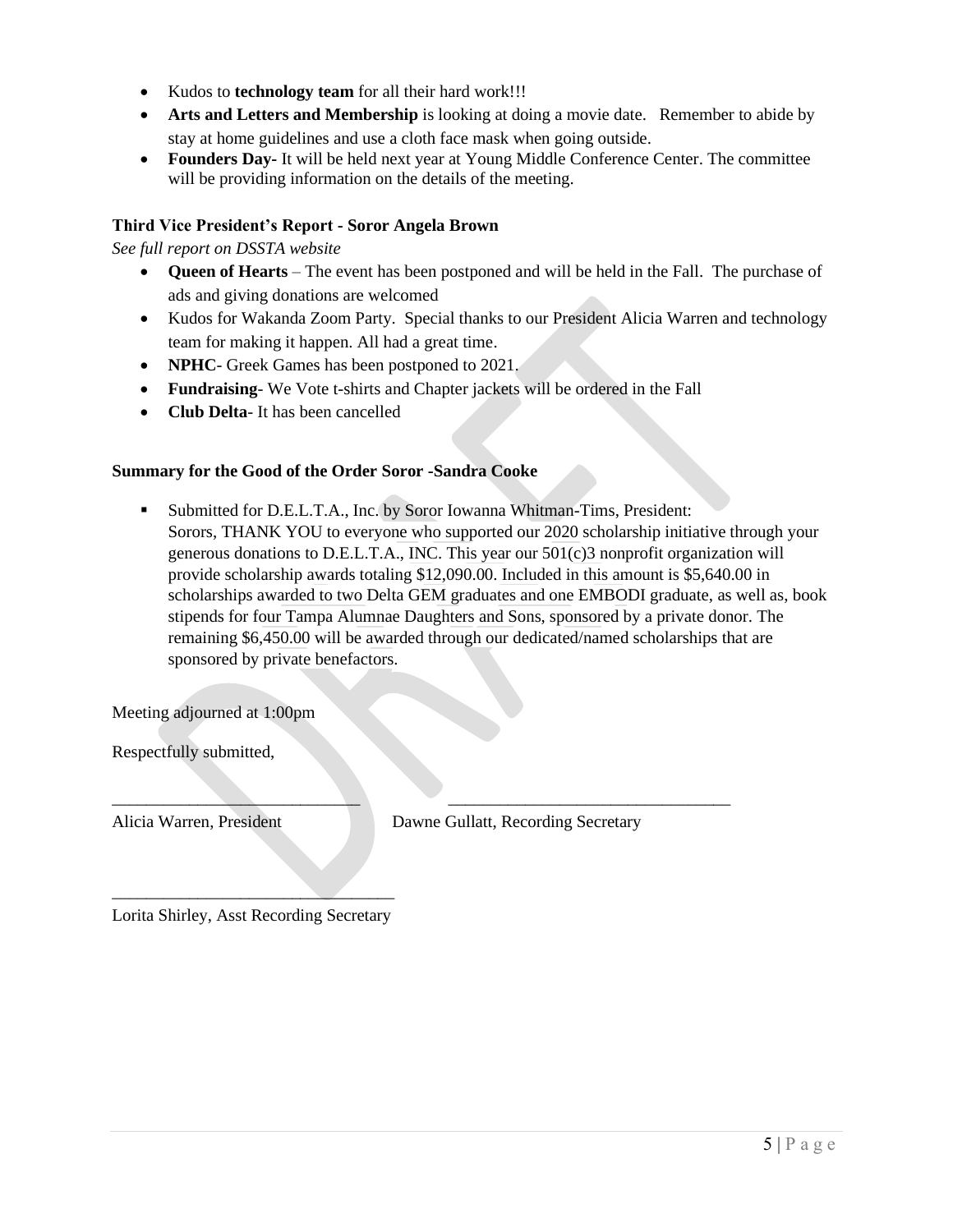

## **Program Planning and Development Committee Reports**

[Dr. Brenda Webb Johnson,](mailto:firstvp@dstta.com) 1st Vice President – April 2020

**[Arts and Letters Committee:](https://members.dstonline.org/National-Area#arts)** [dsttaarts@gmail.com](mailto:dsttaarts@gmail.com) Chair [Shenika Baisley-](mailto:sbaisley33@gmail.com)Woodley: Youth Art Exhibit was another huge success Next Circle of Friends Book Club: Friday, May 8, 2020 from 6:30 pm – 8:30pm.

Netflix Party – Date/Time: TBD Collaboration with Membership Services Virtual Painting with a Twist- Date/Time: TBD Collaboration with Membership Services Next Committee Meeting: Sunday April 19, 2020 from 7:00 pm – 8:00 pm via Zoom

**[Economic Development Committee:](http://deltasigmatheta.org/economic.html)** [dsttaecondev@gmail.com](mailto:dsttaecondev@gmail.com) Chair [Kay Lee-Smith:](mailto:klee2345@msn.com) Financial Literacy event on April 19<sup>th</sup> will distribute information via email and the Level Up program is working on details to make this a virtual collaboration. Next Committee Meeting: April 21, 2020 7:00 pm – 8:00 pm via conference call

**[Educational Development:](https://www.deltasigmatheta.org/educational.html)** Coordinator, [Angie Fields:](mailto:angie.l.fields@gmail.com) All face to face activities have been suspended for the year. Virtual activity will take place in April. Spirit week will take place the week of April 13.

**Delta Gems:** [tampaalumnaedeltagems@gmail.com](mailto:tampaalumnaedeltagems@gmail.com) Chair [Quicta Nicole Walters,](mailto:tampaalumnaedeltagems@gmail.com) co-chairs [Maureen Goins,](mailto:maureengoins@yahoo.com) and [Sharon Hays:](mailto:semple8@hotmail.com) 61 girls enrolled. 23 Gems and 13 Volunteers.

Next Committee Meeting: TBD

**Delta Academy:** [tadeltaacademy@gmail.com](mailto:tadeltaacademy@gmail.com) Chair [DeVonne McKeever-Daniels,](mailto:devonnemc9@gmail.com) cochairs [Jeanine Baron,](mailto:jeaninebaron@yahoo.com) and Deidre [Joseph:](mailto:djoseph173@aol.com)

Next Committee Meeting: TBD

**EMBODI**: [taembodi@gmail.com](mailto:taembodi@gmail.com) Chair [Michelle Stone](mailto:famurat1990@aol.com) co-chair [Angie Fields:](mailto:angie.l.fields@gmail.com)

Next Committee Meeting: TBD

**[International Awareness and Involvement Committee:](https://www.deltasigmatheta.org/international.html)** [dsttaiaandi@gmail.com](mailto:dsttaiaandi@gmail.com) Chair [Jackie](mailto:msj626@aol.com)  [Jackson](mailto:msj626@aol.com) co-chair [Christine Lewis:](mailto:cj2lewis@yahoo.com) World Health Day is April 7, 2020. The goody bag event was postponed. Items have been purchased and the staff of 40 nurses was excited so we will wait for direction from leaders Tampa Family Health Centers. Next Committee Meeting: TBD

**[Physical and Mental Health Committee:](http://deltasigmatheta.org/health.html)** [tapmh@dstta.com](mailto:tapmh@dstta.com) Chair [Julie Williamson](mailto:juliewilliamson2003@icloud.com) co-chair [Kareen Moreland:](mailto:kareenw_nylife@yahoo.com) Next Committee Meeting: May 3 at 7:00 p.m. Every first Sunday via conference call 7:00 p.m. (605) 472-5396 access code 254640#

**[Political Awareness and Involvement:](mailto:Political%20Awareness%20and%20Involvement)** [dsttapolitical@gmail.com](mailto:dsttapolitical@gmail.com) Co-Chairs [Walinda McKnight](mailto:walindamckgr@msn.com) and Erica Williams: End of the year events were connected to Ed Development. Planning for next year beginning.

Next Committee Meeting: TBD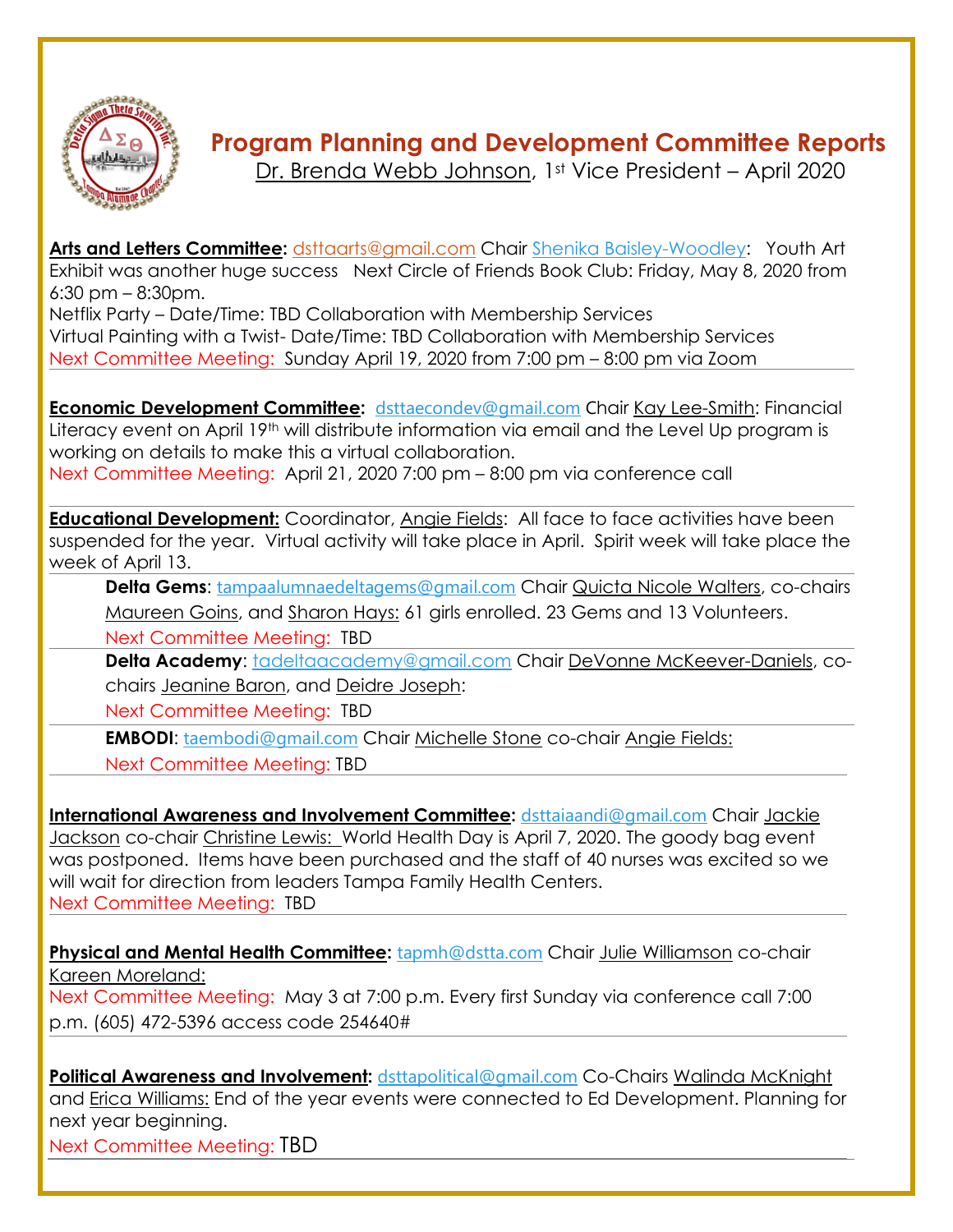**[Scholarship Committee:](https://members.dstonline.org/National-Area#scholar)** [scholarshipdstta@gmail.com](mailto:scholarshipdstta@gmail.com) Chair [Tina James](mailto:tee_jay10@hotmail.com) co-chair [Joanell](mailto:jazdst10@msn.com)  [Lawson:](mailto:jazdst10@msn.com) Our annual scholarship program will be postponed until fall. They are looking at ways to honor the scholarship recipients such as a newspaper article, a Power Point presentation will be shared with the chapter highlighting recipients. The committee tabling the thought of a Christmas Holiday awards program. Letters will still go out as indicated in the Policies and Procedures along with a gift.

Next Committee Meeting: TBD

**[Social Action Committee:](hhttps://members.dstonline.org/National-Area#social)** [tasocialaction@gmail.com](mailto:tasocialaction@gmail.com) Chair [Heddie Sumpter](mailto:hmshollywd1@gmail.com) co-chair Audrey [Sullivan Moore:](mailto:mammamooreasm@gmail.com) Census 2020. DDCC will be cancelled this year. They will work with the county on disseminating information. A letter writing campaign is being discussed. Next Committee Meeting: April 16, 2020 via conference call

**[Risk Management:](https://members.dstonline.org/getmedia/b3270cc4-04eb-4af4-8717-e876aa303f2e/Risk-Management-Manual-September-2017_Amended.pdf)** [dsttariskmng@gmail.com](mailto:dsttariskmng@gmail.com) Coordinator [Cassandra Thomas](mailto:bbzephyr01@aol.com) Trainers: Brenda Webb Johnson, Angie Fields, DeVonne McKeever-Daniels, and Gloria Williams:

**Respectfully submitted by Dr. Brenda Webb Johnson, 1st VP, 813-789-1691, [firstvp@dstta.com](mailto:firstvp@dstta.com)**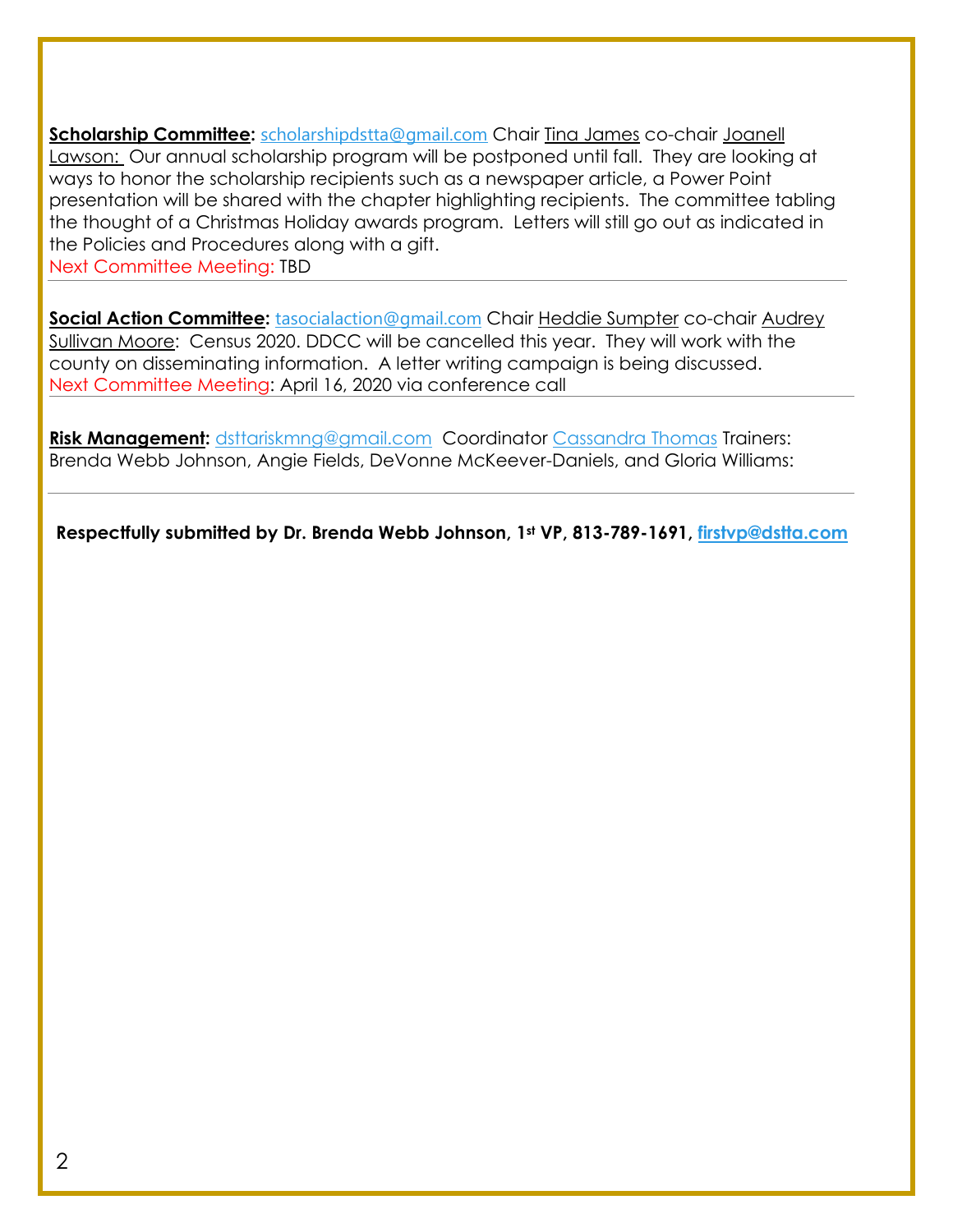

 **Tampa Alumnae Chapter Delta Sigma Theta Sorority, Inc. 2 nd Vice President Report April 2020**

#### **Archives**

• **Chair: Soror Tonja Brickhouse tbrick4140@aol.com** Properties/Storage sub-committee - **Co-chair, Soror Schantel Bobo, tcbfl2000@aol.com**

No report at this time.

#### **Nominating Committee**

• **Chair: Soror DeVonne McKeever-Daniels devonnemc9@gmail.com Co-Chair: Alicia Howell-Banks achowell75@yahoo.com** *Report submitted separately.* 

#### **Grants**

• **Chair: Soror Tina Fernandez[, tfernandez35@gmail.com](mailto:tfernandez35@gmail.com)** No report at this time.

#### **Membership Services**

• **Chair: Soror TeKeisha Zimmerman Zimmerman.tekeisha@gmail.com**

*Concerns*

• **Co-Chair: Soror Wanda Seigler poppye53@gmail.com**

#### *Courtesy*

• **Co-Chair**: **Soror Leslie Woods-Brown, drbrown427@verizon.net**

#### *Delta Connection*

• **Co-Chair: Soror Theresa Cross tcross499@gmail.com**

#### *Hospitality*

• **Co-Chair**: **Soror Alicia Howell Banks achowell75@yahoo.com**

#### *Social*

• **Co-Chairs**: **Soror Jacquelyn Bogen yvonne33617@yahoo.com, Soror Chantelle Harrison chantelle.harrison9@gmail.com**

*Please contact the sub-committee immediately to notify them of any events you anticipate using their services throughout the sororal year.* 

## *Delta Internal Development*

• **Co-Chair**: **Soror Nadine Johnson, njdelta40@aol.com**

*Collegiate Connection*

• **Co-Chair**: **Soror Jasmine White-Bynum, jswhiteb@ncsu.edu**

*Reclamation*

• **Co-Chairs: Soror Estella Gray estellagray@yahoo.com** 

*Founders Day*

• **Co-chair: Soror Edith Randolph edithrandolph27@yahoo.com**

#### **Technology and Communications Committee**

• **Chair: Soror Katina Robinson ebonykat@tampabay.rr.com Co-chair –Soror Dioan Johnson, djatlast1913@gmail.com** *Kudos to the technology team for their hard work to make DSTTA communications virtual during the social distancing requirements.* 

#### **Ritual and Ceremonies**

• **Chair: Soror Janice Crowley crowleyj002@yahoo.com, Soror Joyce Patterson patsjoy127@yahoo.com** No report at this time.

#### **Public Relations**

• **Chair: Soror Jamel Lanee jlanee1@gmail.com, Co-Chair: Soror Mallory Davis mal.davis1913@gmail.com** *The committee asks that requests for publicity be submitted 8 weeks prior to the event so there is ample time to create and implement an appropriate plan.*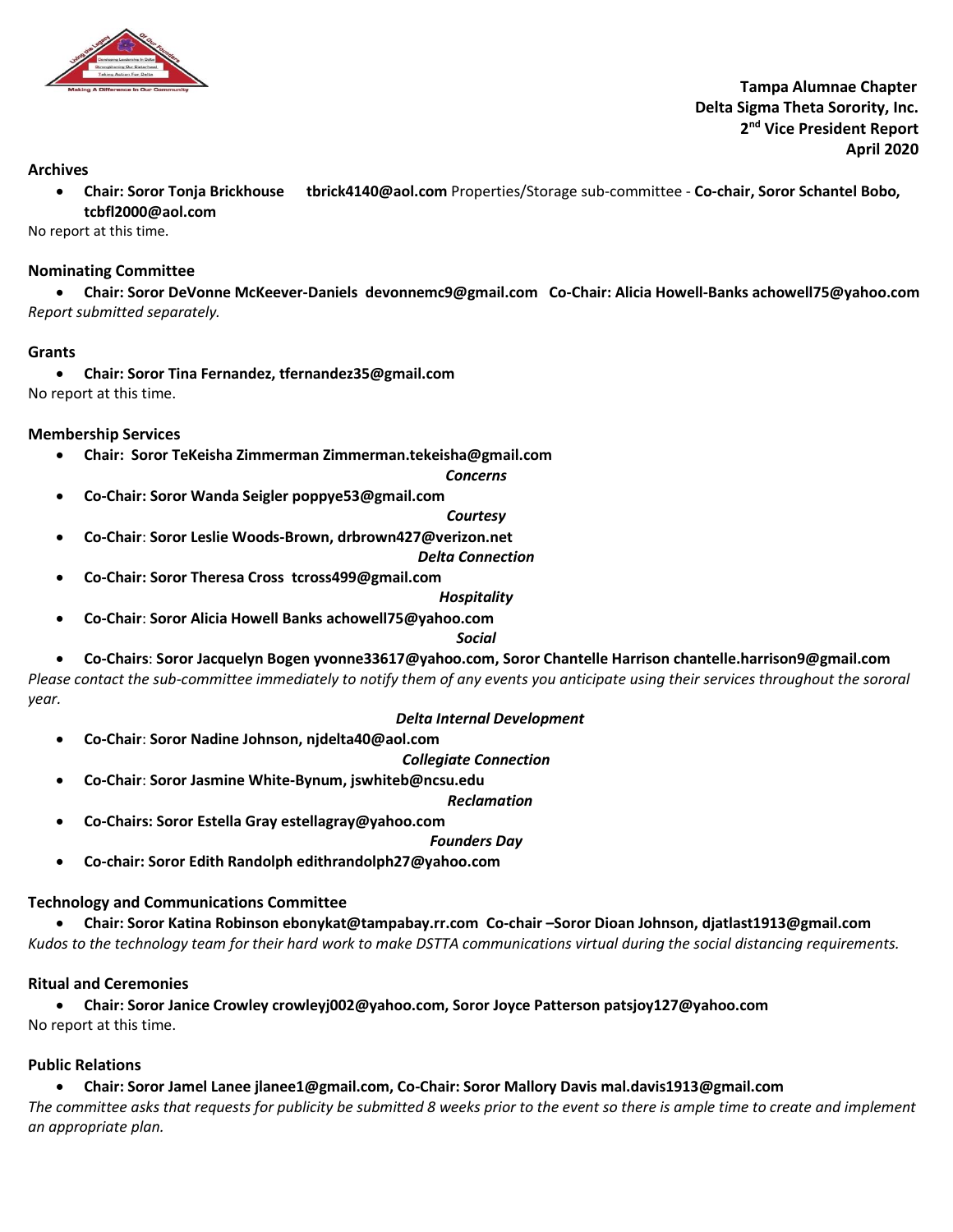## **Policies and Procedures**

#### • **Co-Chair: Soror Tayanna Richardson tqsarichardson@yahoo.com**

*Report submitted separately.*

## **Protocol and Traditions**

• **Chair: Soror Imani Coles Imani.coles@spartans.ut.edu, Co-chair: Soror Marian Lauria-Gibson mslauria1@verizon.net** No report at this time.

## **Strategic Planning**

• **Chair: Karen Beard, Co-Chair: Tonja Brickhouse** No report at this time.

## **Audit**

• **Chair: Soror Gloria Williams glojean29@earthlink.net** No report at this time.

Respectfully Submitted, Sabrina Griffith, 2<sup>nd</sup> Vice President